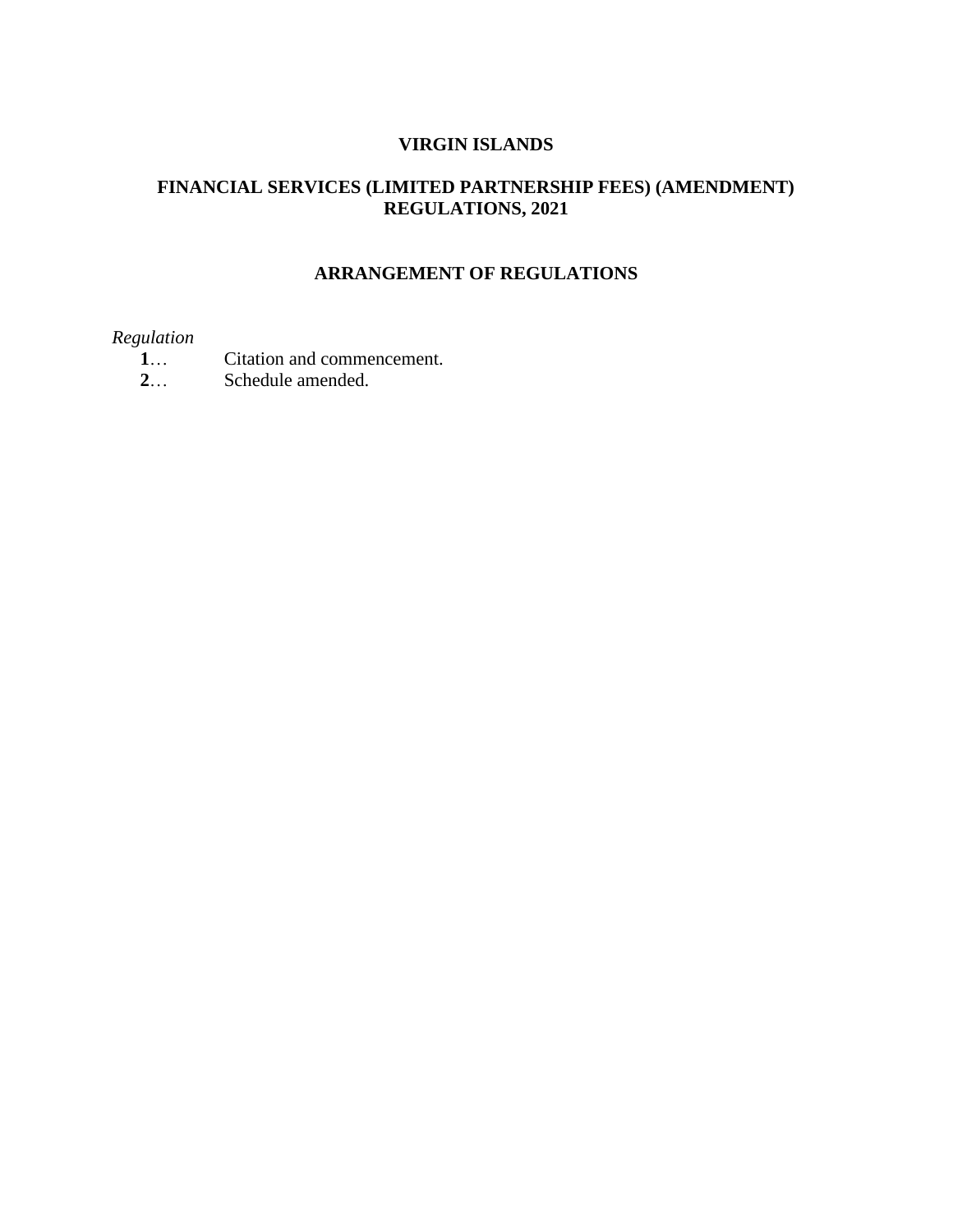### **VIRGIN ISLANDS**

#### **STATUTORY INSTRUMENT 2021 NO. 28**

### **FINANCIAL SERVICES COMMISSION ACT, 2001 (No. 12 of 2001)**

### **Financial Services (Limited Partnership Fees) (Amendment) Regulations, 2021**

*[Gazetted 1 st April, 2021]*

The Cabinet, acting on the advice of the Financial Services Commission and in exercise of the powers conferred by section 62 of the Financial Services Commission Act, 2001 (No. 12 of 2001) and section 117 of the Limited Partnership Act, 2017 (No. 24 of 2017), makes these Regulations:

Citation and commencement.

**1.** (1) These Regulations may be cited as the Financial Services (Limited Partnership Fees) (Amendment) Regulations, 2021.

(2) These Regulations shall come into force on such date as the Minister may, by Notice published in the Gazette, appoint.

Schedule amended. S.I. No. 10 of 2018

**2**. The Schedule of the Financial Services (Limited Partnership Fees) Regulations, 2018 is amended, in relation to section "110(1)" referenced in the first column, by adding after paragraph (b) in the third and fourth columns, the following—

| "(c) For the issue by the Registrar of- |                                                                                                                                                                                                               |      |
|-----------------------------------------|---------------------------------------------------------------------------------------------------------------------------------------------------------------------------------------------------------------|------|
| (i)                                     | a certified copy, or certified extract, of a certificate of<br>registration, restoration, merger, consolidation,<br>arrangement, continuation, discontinuance,<br>de-<br>registration, good standing, etc.    | \$75 |
| (ii)                                    | an uncertified copy, or uncertified extract, of a certificate<br>of registration, restoration, merger, consolidation,<br>continuation, discontinuance,<br>arrangement,<br>deregistration, good standing, etc. | \$50 |
| (iii)                                   | a duplicate certificate                                                                                                                                                                                       | \$50 |
| (iv)                                    | a physical copy of a certificate of whatever nature or                                                                                                                                                        |      |